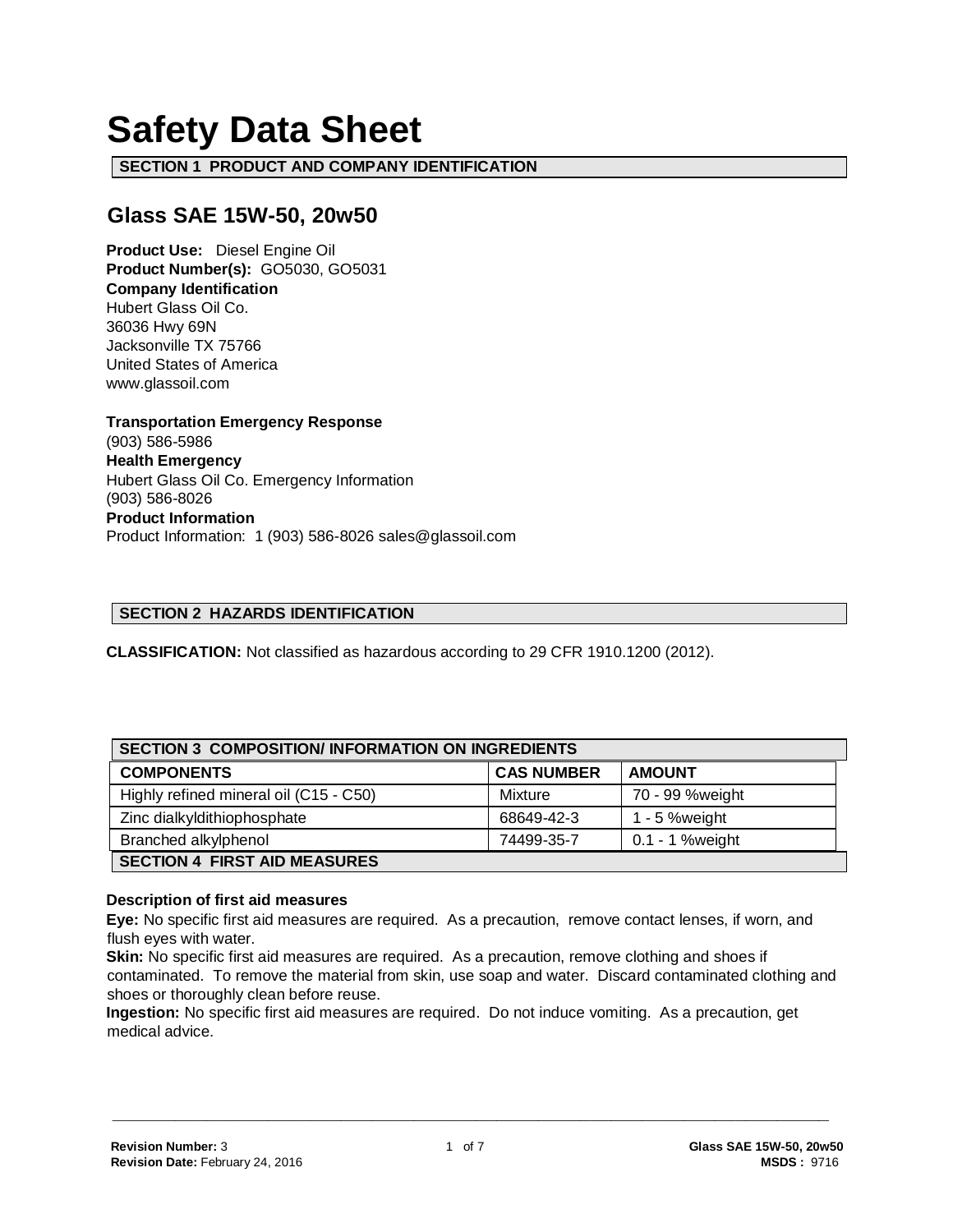**Inhalation:** No specific first aid measures are required. If exposed to excessive levels of material in the air, move the exposed person to fresh air. Get medical attention if coughing or respiratory discomfort occurs.

#### **Most important symptoms and effects, both acute and delayed IMMEDIATE SYMPTOMS AND HEALTH EFFECTS**

**Eye:** Not expected to cause prolonged or significant eye irritation.

**Skin:** Contact with the skin is not expected to cause prolonged or significant irritation. Contact with the skin is not expected to cause an allergic skin response. Not expected to be harmful to internal organs if absorbed through the skin.

**Ingestion:** Not expected to be harmful if swallowed.

**Inhalation:** Not expected to be harmful if inhaled. Contains a petroleum-based mineral oil. May cause respiratory irritation or other pulmonary effects following prolonged or repeated inhalation of oil mist at airborne levels above the recommended mineral oil mist exposure limit. Symptoms of respiratory irritation may include coughing and difficulty breathing.

# **DELAYED OR OTHER SYMPTOMS AND HEALTH EFFECTS:** Not classified.

#### **Indication of any immediate medical attention and special treatment needed**  Not applicable.

#### **SECTION 5 FIRE FIGHTING MEASURES**

**EXTINGUISHING MEDIA:** Use water fog, foam, dry chemical or carbon dioxide (CO2) to extinguish flames.

#### **PROTECTION OF FIRE FIGHTERS:**

**Fire Fighting Instructions:** This material will burn although it is not easily ignited. See Section 7 for proper handling and storage. For fires involving this material, do not enter any enclosed or confined fire space without proper protective equipment, including self-contained breathing apparatus. **Combustion Products:** Highly dependent on combustion conditions. A complex mixture of airborne solids, liquids, and gases including carbon monoxide, carbon dioxide, and unidentified organic compounds will be evolved when this material undergoes combustion.

# **SECTION 6 ACCIDENTAL RELEASE MEASURES**

**Protective Measures:** Eliminate all sources of ignition in vicinity of spilled material.

**Spill Management:** Stop the source of the release if you can do it without risk. Contain release to prevent further contamination of soil, surface water or groundwater. Clean up spill as soon as possible, observing precautions in Exposure Controls/Personal Protection. Use appropriate techniques such as applying noncombustible absorbent materials or pumping. Where feasible and appropriate, remove contaminated soil. Place contaminated materials in disposable containers and dispose of in a manner consistent with applicable regulations.

**Reporting:** Report spills to local authorities as appropriate or required.

#### **SECTION 7 HANDLING AND STORAGE**

**Precautionary Measures:** Do not get in eyes, on skin, or on clothing. Keep out of the reach of children. Wash thoroughly after handling.

**General Handling Information:** Avoid contaminating soil or releasing this material into sewage and drainage systems and bodies of water.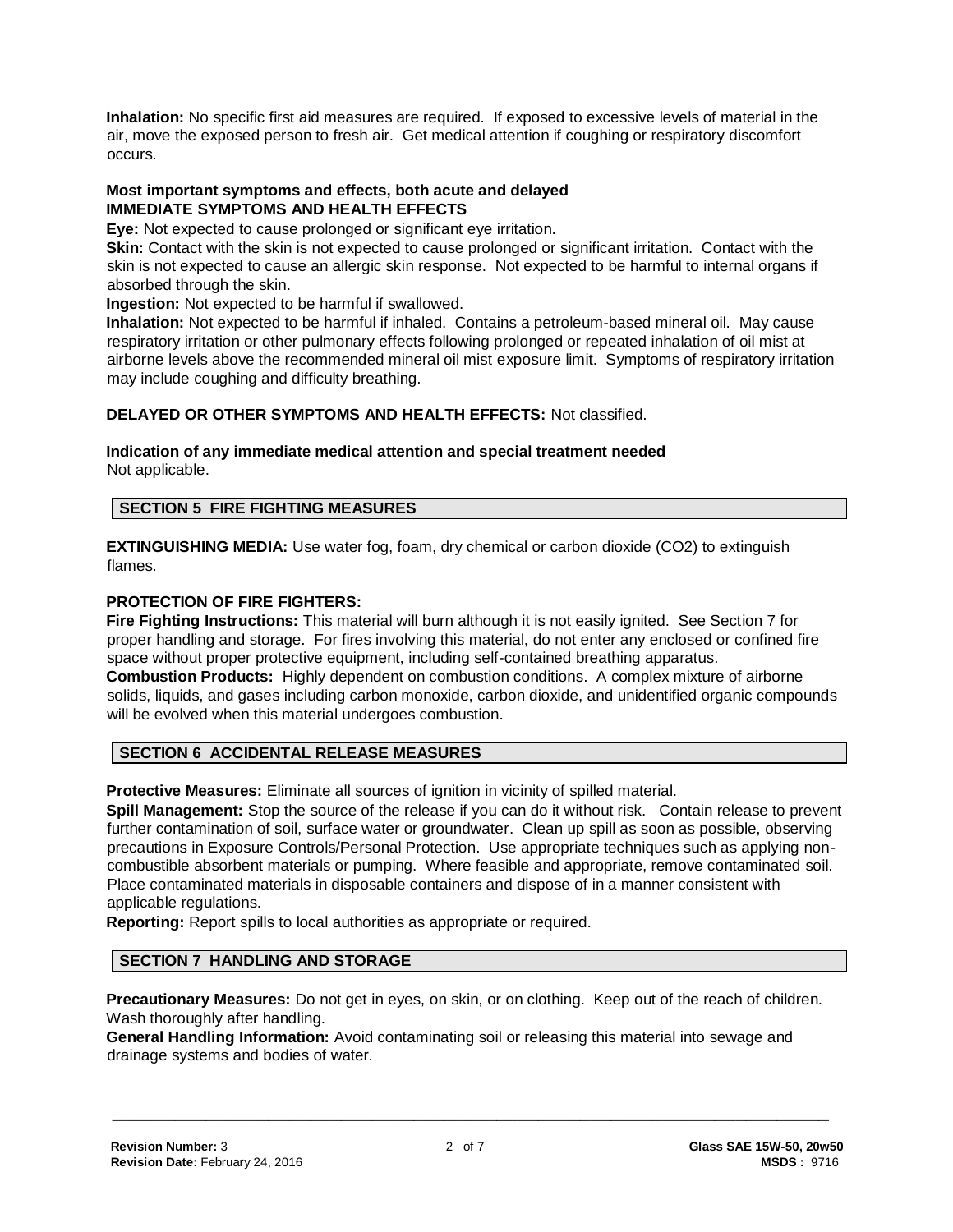**Static Hazard:** Electrostatic charge may accumulate and create a hazardous condition when handling this material. To minimize this hazard, bonding and grounding may be necessary but may not, by themselves, be sufficient. Review all operations which have the potential of generating and accumulating an electrostatic charge and/or a flammable atmosphere (including tank and container filling, splash filling, tank cleaning, sampling, gauging, switch loading, filtering, mixing, agitation, and vacuum truck operations) and use appropriate mitigating procedures. For more information, refer to OSHA Standard 29 CFR 1910.106, 'Flammable and Combustible Liquids', National Fire Protection Association (NFPA 77, 'Recommended Practice on Static Electricity', and/or the American Petroleum Institute (API) Recommended Practice 2003, 'Protection Against Ignitions Arising Out of Static, Lightning, and Stray Currents'.

**Container Warnings:** Container is not designed to contain pressure. Do not use pressure to empty container or it may rupture with explosive force. Empty containers retain product residue (solid, liquid, and/or vapor) and can be dangerous. Do not pressurize, cut, weld, braze, solder, drill, grind, or expose such containers to heat, flame, sparks, static electricity, or other sources of ignition. They may explode and cause injury or death. Empty containers should be completely drained, properly closed, and promptly returned to a drum reconditioner or disposed of properly.

# **SECTION 8 EXPOSURE CONTROLS/PERSONAL PROTECTION**

# **GENERAL CONSIDERATIONS:**

Consider the potential hazards of this material (see Section 3), applicable exposure limits, job activities, and other substances in the work place when designing engineering controls and selecting personal protective equipment. If engineering controls or work practices are not adequate to prevent exposure to harmful levels of this material, the personal protective equipment listed below is recommended. The user should read and understand all instructions and limitations supplied with the equipment since protection is usually provided for a limited time or under certain circumstances.

# **ENGINEERING CONTROLS:**

Use in a well-ventilated area.

# **PERSONAL PROTECTIVE EQUIPMENT**

**Eye/Face Protection:** No special eye protection is normally required. Where splashing is possible, wear safety glasses with side shields as a good safety practice.

**Skin Protection:** No special protective clothing is normally required. Where splashing is possible, select protective clothing depending on operations conducted, physical requirements and other substances in the workplace. Suggested materials for protective gloves include: 4H (PE/EVAL), Nitrile Rubber, Silver Shield, Viton.

**Respiratory Protection:** No respiratory protection is normally required.

If user operations generate an oil mist, determine if airborne concentrations are below the occupational exposure limit for mineral oil mist. If not, wear an approved respirator that provides adequate protection from the measured concentrations of this material. For air-purifying respirators use a particulate cartridge. Use a positive pressure air-supplying respirator in circumstances where air-purifying respirators may not provide adequate protection.

| OUUWWW.IVIIWI EADUUWI V EIIIIIWI     |          |                  |                   |         |                 |
|--------------------------------------|----------|------------------|-------------------|---------|-----------------|
| <b>Component</b>                     | Agency   | TWA              | <b>STEL</b>       | Ceilina | <b>Notation</b> |
| Highly refined mineral oil (C15 C50) | ACGIH    | $5 \text{ mg/m}$ | $10 \text{ mg/m}$ | $-$     | $- -$           |
| Highly refined mineral oil (C15 C50) | OSHA Z-1 | $5 \text{ mg/m}$ | $- -$             | $- -$   | $- -$           |

#### **Occupational Exposure Limits:**

Consult local authorities for appropriate values.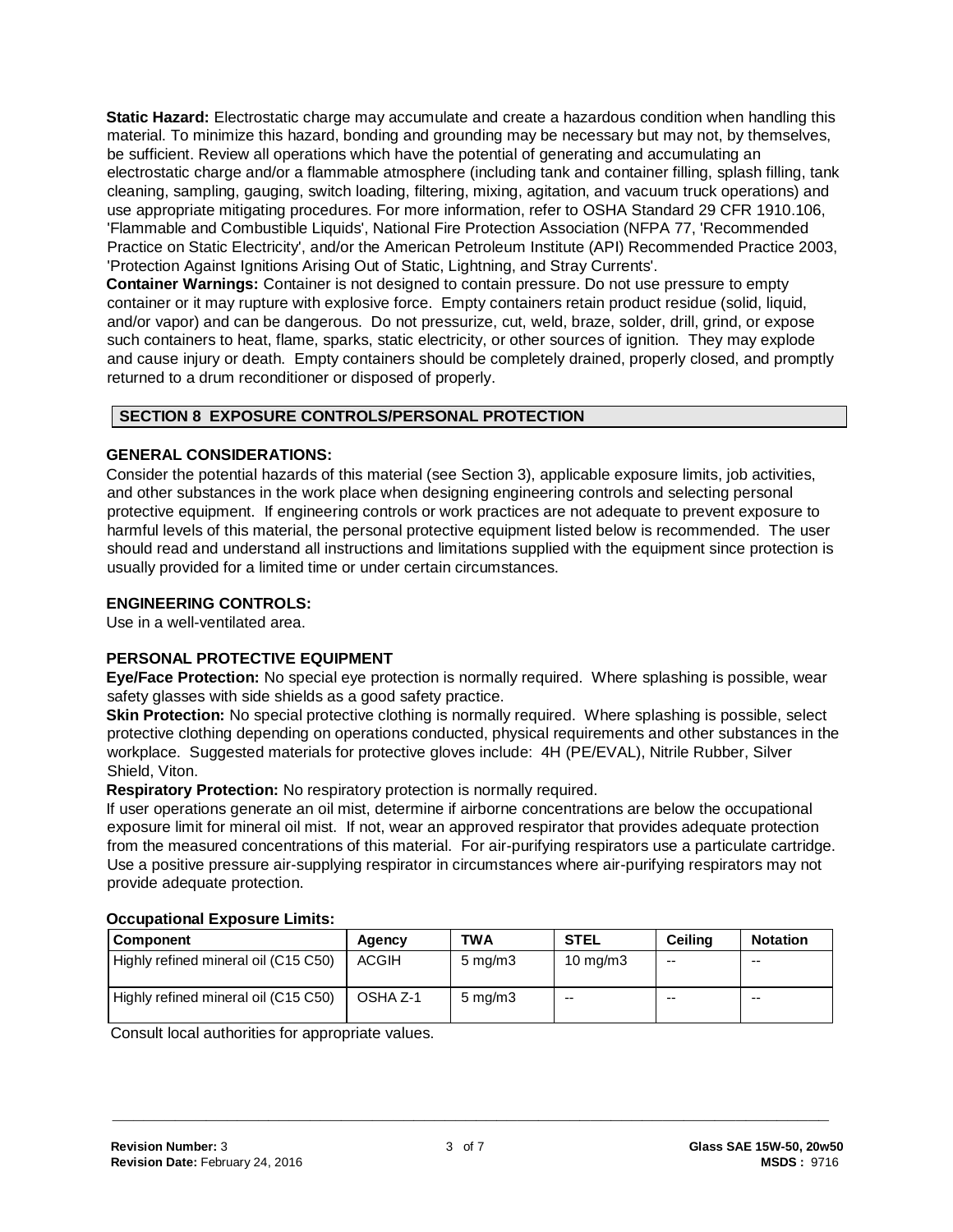#### **SECTION 9 PHYSICAL AND CHEMICAL PROPERTIES**

**Attention: the data below are typical values and do not constitute a specification.**

**Color:** Amber **Physical State:** Liquid **Odor:** Petroleum odor **Odor Threshold:** No data available **pH:** Not Applicable **Vapor Pressure:** <0.01 mmHg Maximum @ 37.8 °C (100 °F) **Vapor Density (Air = 1):** >1 Minimum **Initial Boiling Point:** 315°C (599°F) **Solubility:** Soluble in hydrocarbons; insoluble in water **Freezing Point:** Not Applicable **Melting Point:** Not Applicable **Density:** 0.88 kg/l @ 15°C (59°F) (Typical) **Viscosity:** 14.95 mm2/s @ 100°C (212°F) Minimum **Decomposition temperature:** No Data Available **Octanol/Water Partition Coefficient:** No data available

# **FLAMMABLE PROPERTIES: Flammability (solid, gas):** No Data Available **Flashpoint:** (ASTM D92) 204 °C (399 °F) Minimum **Autoignition:** No data available **Flammability (Explosive) Limits (% by volume in air):** Lower: Not Applicable Upper: Not Applicable

#### **SECTION 10 STABILITY AND REACTIVITY**

**Reactivity:** This material is not expected to react. **Chemical Stability:** This material is considered stable under normal ambient and anticipated storage and handling conditions of temperature and pressure.

**Incompatibility With Other Materials:** May react with strong acids or strong oxidizing agents, such as chlorates, nitrates, peroxides, etc.

**Hazardous Decomposition Products:** None known (None expected)

**Hazardous Polymerization:** Hazardous polymerization will not occur.

#### **SECTION 11 TOXICOLOGICAL INFORMATION**

**Information on toxicological effects**

**Serious Eye Damage/Irritation:** The eye irritation hazard is based on evaluation of data for product components.

**Skin Corrosion/Irritation:** The skin irritation hazard is based on evaluation of data for product components.

**Skin Sensitization:** The skin sensitization hazard is based on evaluation of data for product components.

**Acute Dermal Toxicity:** The acute dermal toxicity hazard is based on evaluation of data for product components.

**Acute Oral Toxicity:** The acute oral toxicity hazard is based on evaluation of data for product components.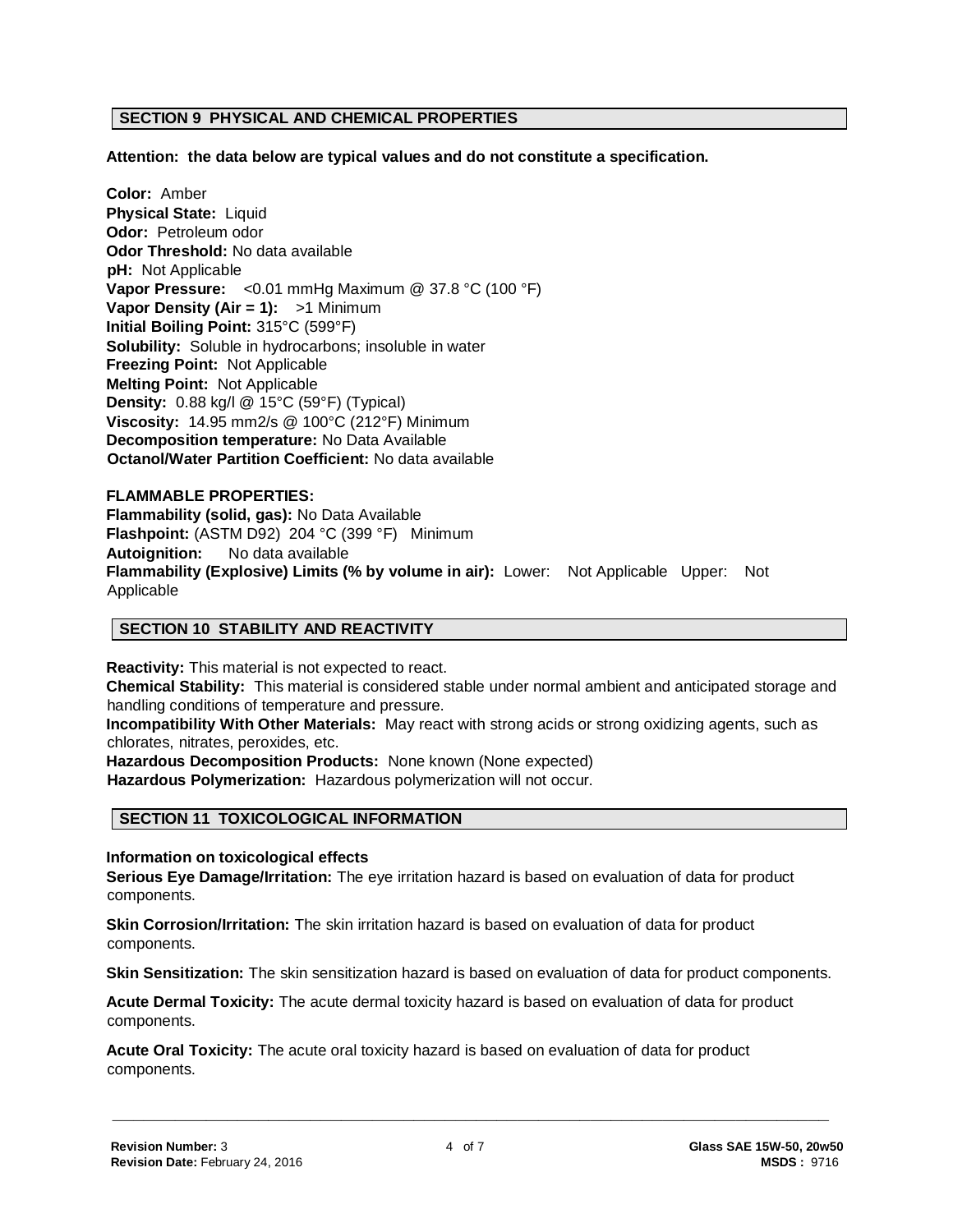**Acute Inhalation Toxicity:** The acute inhalation toxicity hazard is based on evaluation of data for product components.

**Acute Toxicity Estimate:** Not Determined

**Germ Cell Mutagenicity:** The hazard evaluation is based on data for components or a similar material. **Carcinogenicity:** The hazard evaluation is based on data for components or a similar material. **Reproductive Toxicity:** The hazard evaluation is based on data for components or a similar material.

**Specific Target Organ Toxicity - Single Exposure:** The hazard evaluation is based on data for components or a similar material.

**Specific Target Organ Toxicity - Repeated Exposure:** The hazard evaluation is based on data for components or a similar material.

# **ADDITIONAL TOXICOLOGY INFORMATION:**

This product contains petroleum base oils which may be refined by various processes including severe solvent extraction, severe hydrocracking, or severe hydrotreating. None of the oils requires a cancer warning under the OSHA Hazard Communication Standard (29 CFR 1910.1200). These oils have not been listed in the National Toxicology Program (NTP) Annual Report nor have they been classified by the International Agency for Research on Cancer (IARC) as; carcinogenic to humans (Group 1), probably carcinogenic to humans (Group 2A), or possibly carcinogenic to humans (Group 2B). These oils have not been classified by the American Conference of Governmental Industrial Hygienists (ACGIH) as: confirmed human carcinogen (A1), suspected human carcinogen (A2), or confirmed animal carcinogen with unknown relevance to humans (A3). During use in engines, contamination of oil with low levels of cancer-causing combustion products occurs. Used motor oils have been shown to cause skin cancer in mice following repeated application and continuous exposure. Brief or intermittent skin contact with used motor oil is not expected to have serious effects in humans if the oil is thoroughly removed by washing with soap and water.

# **SECTION 12 ECOLOGICAL INFORMATION**

# **ECOTOXICITY**

This material is not expected to be harmful to aquatic organisms. The ecotoxicity hazard is based on an evaluation of data for the components or a similar material. The product has not been tested. The statement has been derived from the properties of the individual components.

# **MOBILITY** No

data available.

# **PERSISTENCE AND DEGRADABILITY**

This material is not expected to be readily biodegradable. The biodegradability of this material is based on an evaluation of data for the components or a similar material.The product has not been tested. The statement has been derived from the properties of the individual components.

# **POTENTIAL TO BIOACCUMULATE**

Bioconcentration Factor: No data available. Octanol/Water Partition Coefficient: No data available

# **SECTION 13 DISPOSAL CONSIDERATIONS**

Use material for its intended purpose or recycle if possible. Oil collection services are available for used oil recycling or disposal. Place contaminated materials in containers and dispose of in a manner consistent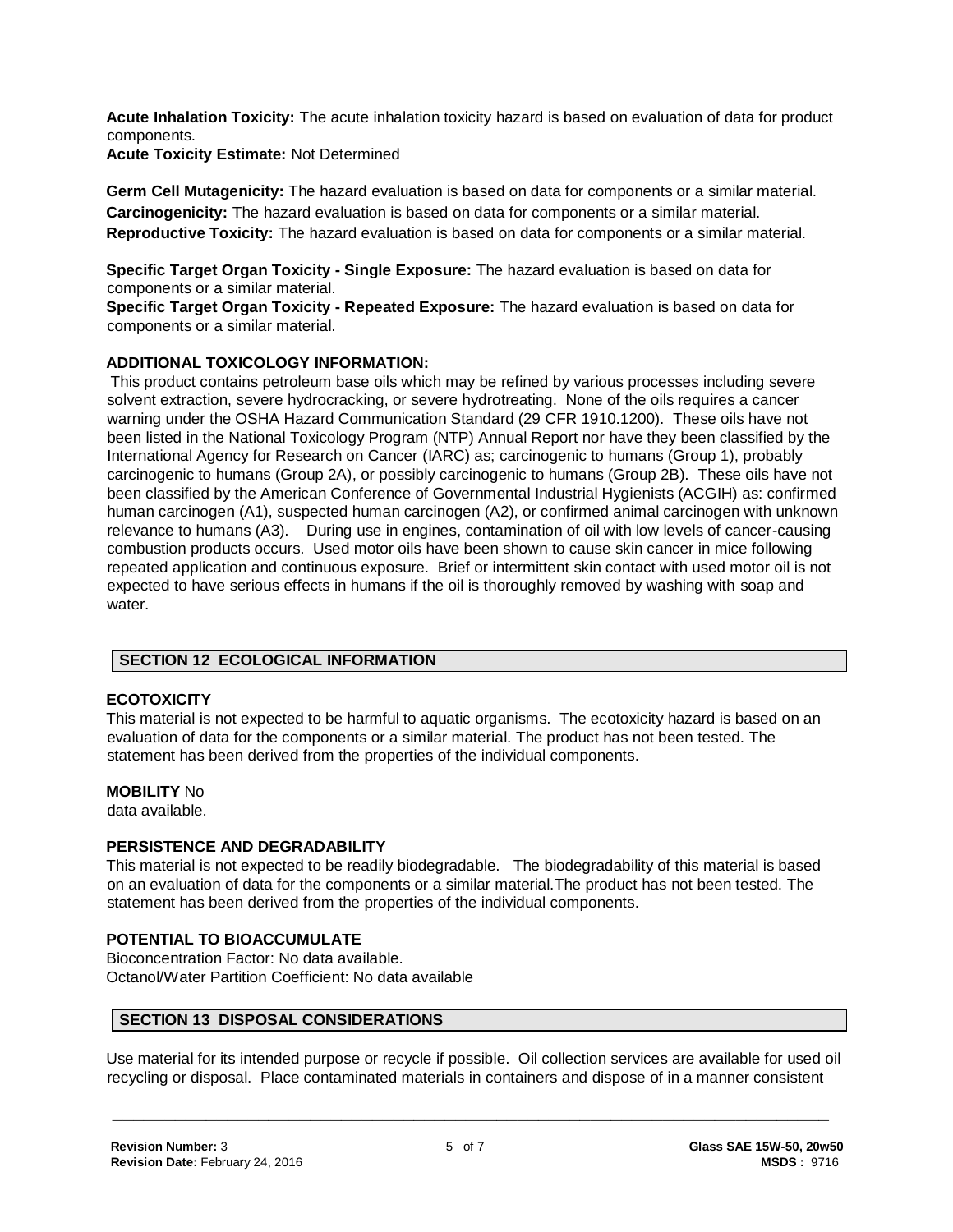with applicable regulations. Contact your sales representative or local environmental or health authorities for approved disposal or recycling methods.

# **SECTION 14 TRANSPORT INFORMATION**

The description shown may not apply to all shipping situations. Consult 49CFR, or appropriate Dangerous Goods Regulations, for additional description requirements (e.g., technical name) and mode-specific or quantity-specific shipping requirements.

**DOT Shipping Description:** PETROLEUM LUBRICATING OIL, NOT REGULATED AS A HAZARDOUS MATERIAL FOR TRANSPORTATION UNDER 49 CFR

**IMO/IMDG Shipping Description:** PETROLEUM LUBRICATING OIL; NOT REGULATED AS DANGEROUS GOODS FOR TRANSPORT UNDER THE IMDG CODE

**ICAO/IATA Shipping Description:** PETROLEUM LUBRICATING OIL; NOT REGULATED AS DANGEROUS GOODS FOR TRANSPORT UNDER ICAO TI OR IATA DGR

**Transport in bulk according to Annex II of MARPOL 73/78 and the IBC code:** Not applicable

| <b>SECTION 15 REGULATORY INFORMATION</b>                 |                                         |           |  |
|----------------------------------------------------------|-----------------------------------------|-----------|--|
| <b>EPCRA 311/312 CATEGORIES:</b>                         | Immediate (Acute) Health Effects:<br>1. | <b>NO</b> |  |
|                                                          | Delayed (Chronic) Health Effects:<br>2. | <b>NO</b> |  |
|                                                          | 3. Fire Hazard:                         | <b>NO</b> |  |
|                                                          | 4. Sudden Release of Pressure Hazard:   | <b>NO</b> |  |
|                                                          | Reactivity Hazard:<br>5.                | <b>NO</b> |  |
| <b>REGULATORY LISTS SEARCHED:</b><br>$01-1=IARC$ Group 1 | $03 = EPCRA$ 313                        |           |  |

| 01-2A=IARC Group 2A | 04=CA Proposition 65 |
|---------------------|----------------------|
|                     |                      |

01-2B=IARC Group 2B 05=MA RTK

02=NTP Carcinogen 06=NJ RTK

07=PA RTK

The following components of this material are found on the regulatory lists indicated.

Zinc dialkyldithiophosphate 03, 06

#### **CHEMICAL INVENTORIES:**

All components comply with the following chemical inventory requirements: AICS (Australia), DSL (Canada), EINECS (European Union), IECSC (China), KECI (Korea), PICCS (Philippines), TSCA (United States).

One or more components does not comply with the following chemical inventory requirements: ENCS (Japan).

#### **NEW JERSEY RTK CLASSIFICATION:**

Under the New Jersey Right-to-Know Act L. 1983 Chapter 315 N.J.S.A. 34:5A-1 et. seq., the product is to be identified as follows: PETROLEUM OIL (Motor oil)